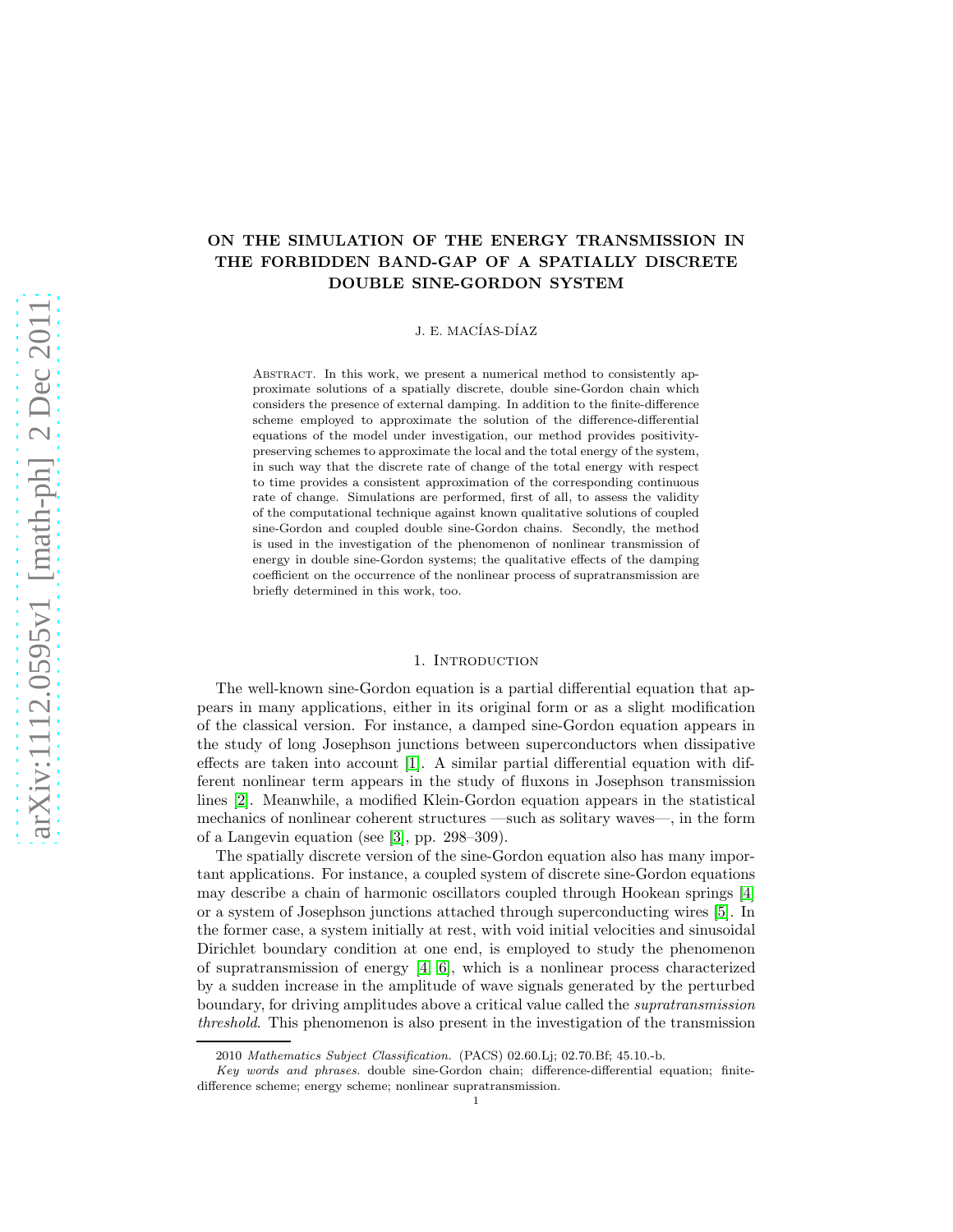of energy in chains of Josephson junctions, except that, in this case, a harmonic Neumann boundary condition needs to be imposed upon the physical problem for the sake of meaningfulness [\[5\]](#page-14-4).

We must remark, in this point, that several other bounded, nonlinear regimes present the phenomenon of supratransmission when they are harmonically perturbed at one end, such is the case of Klein-Gordon arrays [\[4\]](#page-14-3), Fermi-Pasta-Ulam systems [\[7\]](#page-14-6), Bragg media in the nonlinear Kerr regime [\[8\]](#page-14-7), and even in spatially continuous, bounded media described by undamped sine-Gordon equations [\[9\]](#page-14-8). Moreover, the presence of the phenomenon of nonlinear supratransmission is also found in discrete, double sine-Gordon chains [\[6\]](#page-14-5). However, the specialized mathematical literature unfortunately lacks studies to approximate the occurrence of the process in these systems.

Nevertheless, in this work, we study the process of nonlinear supratransmission in dissipative, double sine-Gordon chains, employing a dissipation-preserving finitedifference scheme. Of course, there exist many analytical [\[10,](#page-14-9) [11\]](#page-14-10) and numerical [\[12,](#page-14-11) [13,](#page-14-12) [14\]](#page-15-0) techniques to approximate solutions of Klein-Gordon-like equations. The computational method employed in this work distinguishes from many other techniques available in the literature in that it consistently approximates not only the solution of the physical model under study, but also the local energy density, the total energy, and the rate of change of the energy with respect to time. Moreover, the nonnegative character of both the energy density and the total energy —a characteristic which is not preserved by other numerical techniques [\[15\]](#page-15-1)—, is preserved by our method. As we shall see later on, these qualities are, by definition, highly desirable characteristics of any computational technique employed in the study of the phenomenon of supratransmission.

In Section [2,](#page-1-0) we present the system of ordinary differential equations that motivates our study, together with the local energy functions associated, and the total energy of the system. A proposition which summarizes the expression of the derivative of the total energy with respect to time is provided in this stage, as well as a brief description of the process of nonlinear supratransmission, particularly, in double sine-Gordon systems. Section [3](#page-5-0) introduces the numerical method employed to approximate the solutions of the model under investigation, the local energy distribution, and the total energy of the system. A subsection on the numerical properties of the method summarizes the properties of consistency established for convenience in the appendices, and another subsection presents some remarks on the computational implementation of our technique. Section [4](#page-9-0) presents simulations of sine-Gordon and double sine-Gordon systems, obtained by means of our method. The former regime is employed only for validation purposes, while the simulations on the latter (which follow the same methodology proposed in [\[4\]](#page-14-3)) are aimed at establishing the existence of the process of nonlinear supratransmission in this system. Finally, this work closes with a section of concluding remarks and further directions of research.

## 2. Preliminaries

<span id="page-1-0"></span>2.1. Physical model. Throughout this work, we let  $\mathbb{Z}_N = \{1, 2, ..., N-1\}$ , for every positive integer N; obviously, we will assume that  $N > 1$  for the sake of non-triviality. Moreover, we let  $\overline{Z}_N = Z_N \cup \{0, N\}$ , that is,  $\overline{Z}_N = \{0, 1, 2, \ldots, N\}$ .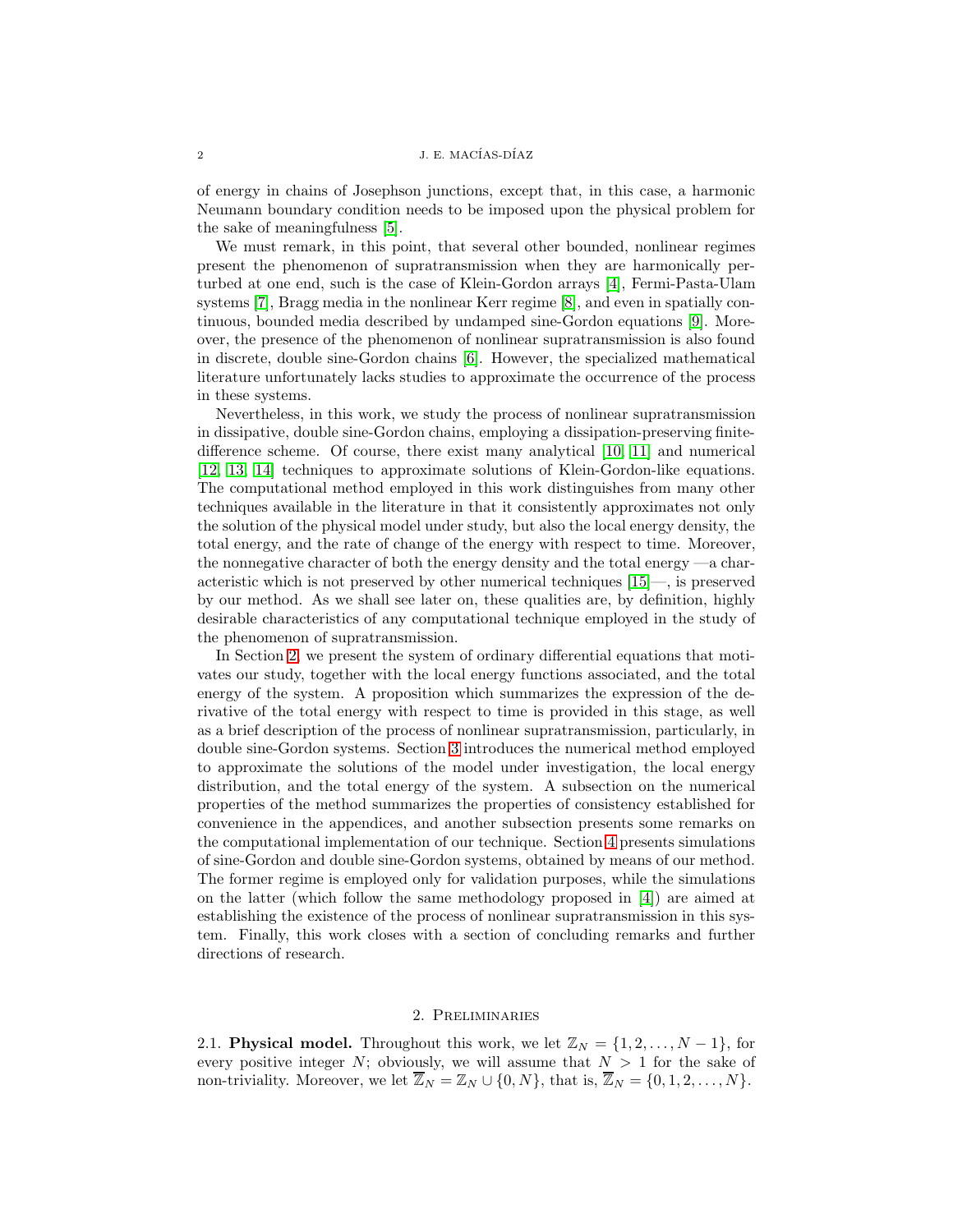Let N be a positive integer and, for every  $n = 0, 1, \ldots, N$ , let  $u_n$  be a real function of time  $t \geq 0$ . Moreover, let c be a positive real number, and let  $\gamma$  be a nonnegative number. Throughout, we consider a mechanical chain of nonlinear oscillators obeying the system of ordinary differential equations with initial-boundary conditions

<span id="page-2-0"></span>(1)  
\n
$$
\frac{d^2u_n}{dt^2} - \delta_x^{(2)}u_n + \gamma \frac{du_n}{dt} + V'(u_n) = 0, \quad \forall n \in \mathbb{Z}_N,
$$
\n
$$
\begin{cases}\nu_n(0) = 0, & \forall n \in \mathbb{Z}_N, \\
\frac{du_n}{dt}(0) = 0, & \forall n \in \mathbb{Z}_N, \\
u_0(t) = \phi(t), & \forall t \ge 0, \\
u_N(t) - u_{N-1}(t) = 0, & \forall t \ge 0.\n\end{cases}
$$

In other words, we consider a spatially discrete, bounded system initially at rest, with zero initial velocities, perturbed at the left end by a function  $\phi$  which we will assume to be continuous, and with discrete Neumann boundary condition on the right end. The constant  $\gamma$  is immediately identified as the external damping coefficient, while  $c$  is clearly the coupling coefficient between nodes. Here, the spatial, second-difference operator

(2) 
$$
\delta_x^{(2)} u_n = c^2 (u_{n+1} - 2u_n + u_{n-1}), \quad \forall n \in \mathbb{Z}_N,
$$

has been employed for convenience.

<span id="page-2-1"></span>For the sake of concreteness, we will consider a driving function of the form

$$
\phi(t) = A \sin(\Omega t),
$$

where the driving amplitude A and the driving frequency  $\Omega$  are positive real numbers. Moreover, we consider a potential function of the form

<span id="page-2-2"></span>(4) 
$$
V(u) = \frac{1}{2} - \frac{1}{6} [2 \cos u + \cos(2u)],
$$

whence the double sine-Gordon law  $V'(u) = \frac{1}{3} [\sin u + \sin(2u)]$  readily results. Indeed, let  $c = \frac{1}{\Delta x}$ . If  $\Delta x$  is relatively small (or, equivalently, c is relatively large), then the system of ordinary differential equations of [\(1\)](#page-2-0) approximates the spatially continuous, partial differential equation

(5) 
$$
\frac{\partial^2 v}{\partial t^2} - \frac{\partial^2 v}{\partial x^2} + \gamma \frac{\partial v}{\partial t} + V'(v) = 0, \quad x \in [0, L],
$$

where  $L = N\Delta x$ , and v is a function of space x and time t. This equation is clearly identified with the classical, double sine-Gordon equation with constant external damping.

Of course, different potentials may give rise to other important models in mathematical physics. For instance,  $V(u) = 1 - \cos(u)$  is the potential for the sine-Gordon regime, while  $V(u) = \frac{1}{2!}u^2 - \frac{1}{4!}u^4 + \frac{1}{6!}u^6$  corresponds to the potential of a nonlinear Klein-Gordon equation. In fact, it is important to warn the reader that the dissipation-preserving numerical technique presented in this work is valid not only for the double sine-Gordon potential, but also for any differentiable function V defined on the real line.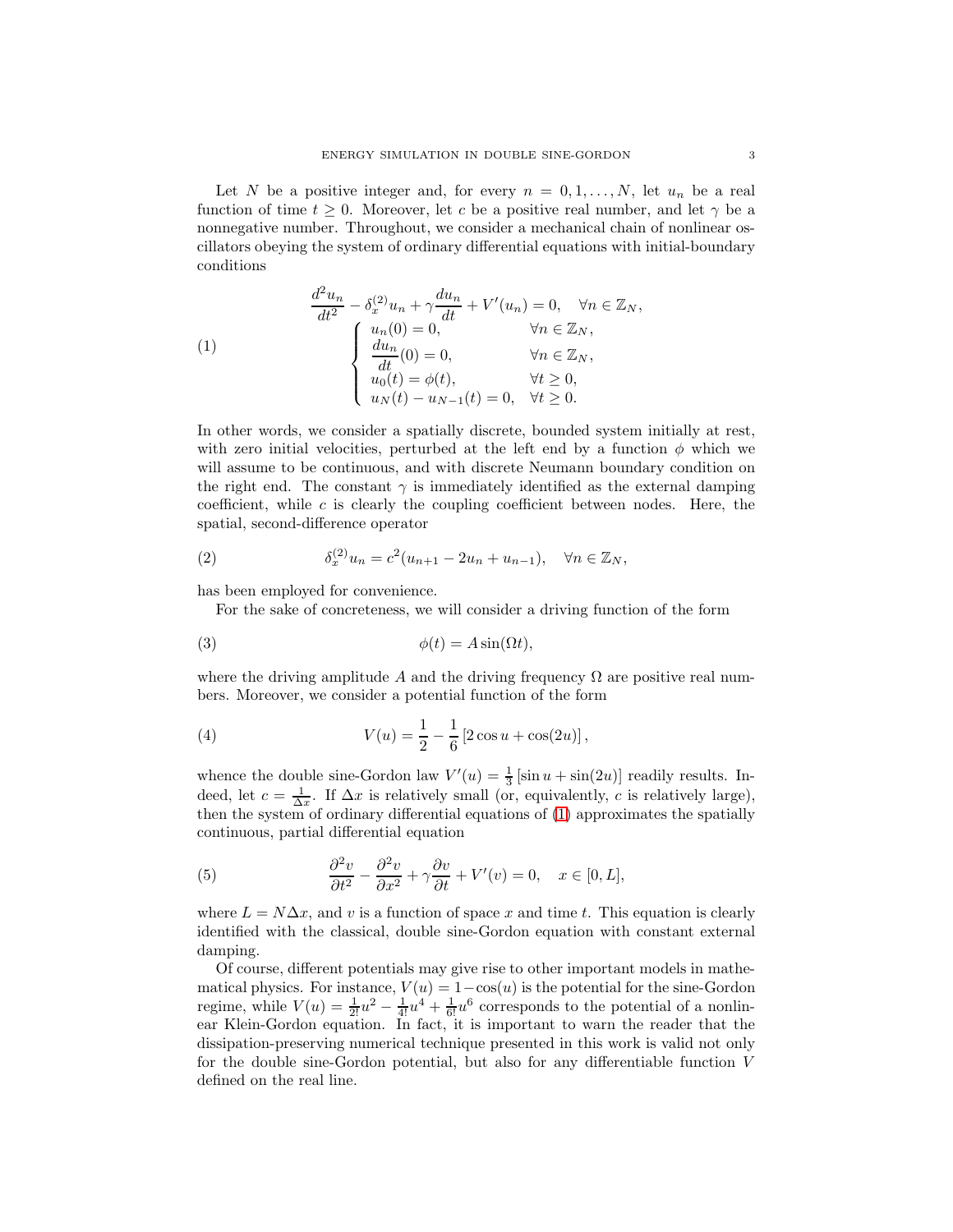

<span id="page-3-0"></span>Figure 1. Forward-difference stencil for the approximation to the partial differential equation [\(1\)](#page-2-0) at time  $t_k$ , using the finitedifference scheme [\(18\)](#page-6-0). The black circles represent known approximations to the actual solutions at times  $t_{k-1}$  and  $t_k$ , and the crosses denote the unknown approximations at time  $t_{k+1}$ .

2.2. Energy of the system. Let  $n \in \mathbb{Z}_N$ . For physical reasons, it is important to notice that the local energy of the nth node in the undamped system governed by [\(1\)](#page-2-0) is provided by the expression

<span id="page-3-1"></span>(6) 
$$
H_n = \frac{1}{2} \left[ \left( \frac{du_n}{dt} \right)^2 + \left( \delta_x u_n \right)^2 \right] + V(u_n), \quad \forall n \in \mathbb{Z}_N,
$$

where the spatial, first-order difference operator  $\delta_x$  is defined through

(7) 
$$
\delta_x u_n = c (u_{n+1} - u_n), \quad \forall n \in \mathbb{Z}_N.
$$

In these terms, the total energy  $E$  of the system [\(1\)](#page-2-0) is obtained by adding the local energies  $H_n$ , for  $n \in \mathbb{Z}_N$ , and the potential due to the coupling in the boundaries of the chain. In other words,

(8) 
$$
E = \sum_{n \in \mathbb{Z}_N} H_n + \frac{1}{2} (\delta_x u_0)^2.
$$

<span id="page-3-2"></span>The following proposition is easy to establish.

**Proposition 1.** The rate of change of energy with respect to time of a system governed by  $(1)$  is given by

(9) 
$$
\frac{dE}{dt} = -c \left( \delta_x u_0 \right) \frac{du_0}{dt} - \gamma \sum_{n \in \mathbb{Z}_N} \left( \frac{du_n}{dt} \right)^2.
$$

As a corollary, the system [\(1\)](#page-2-0) conserves the total energy if no external damping is present and, either  $\phi$  is a constant function or a void Neumann condition is imposed on the left end of the chain.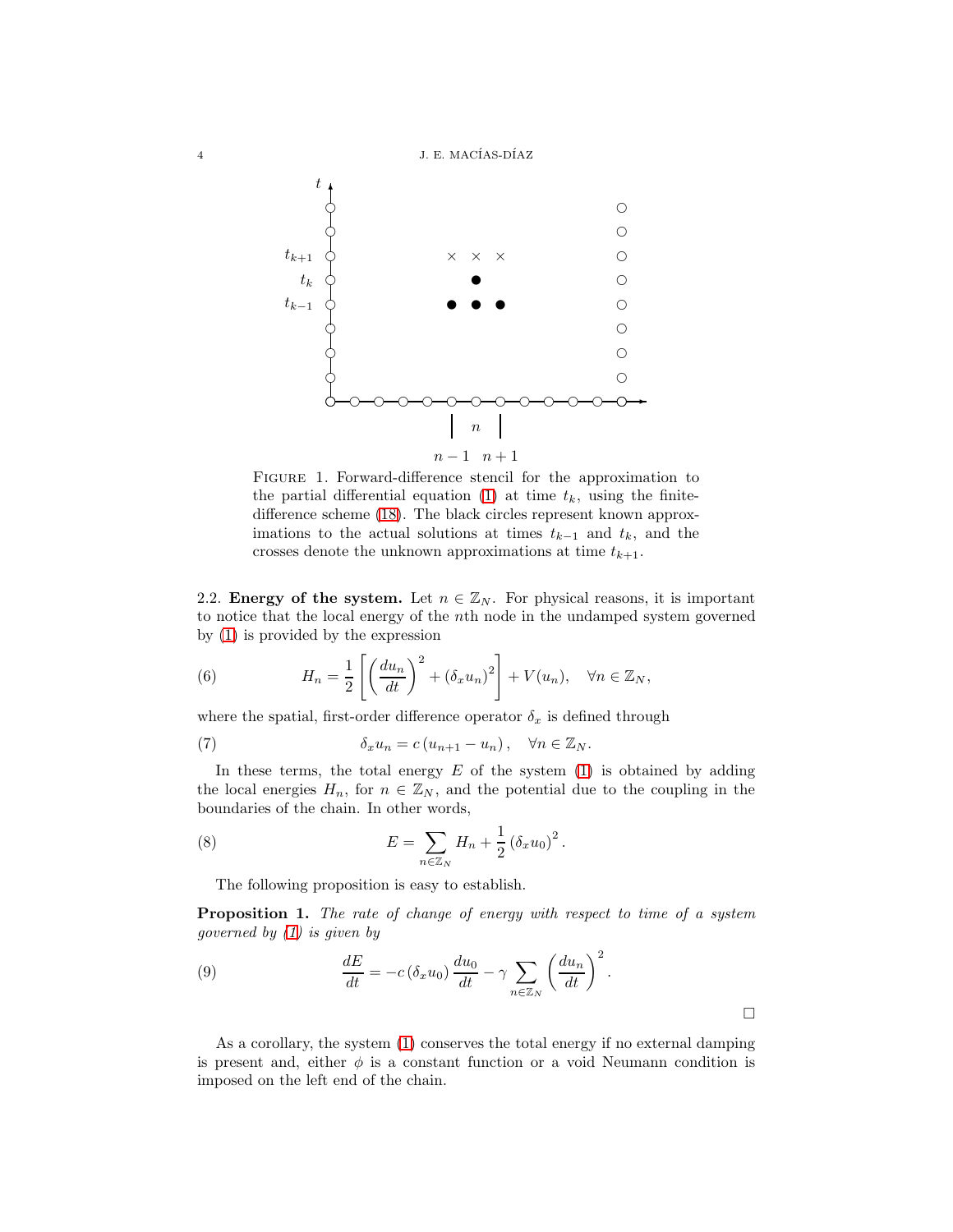

<span id="page-4-0"></span>FIGURE 2. Graphs of approximate solution  $u_{60}$  versus time, of the 60th node of a system [\(1\)](#page-2-0) of length  $N = 200$ , for  $c = 4$ ,  $\gamma = 0$  and a potential  $V(u) = 1 - \cos u$ . The system was perturbed by means of [\(3\)](#page-2-1) with  $\Omega = 0.9$ , and two different amplitudes were used:  $A = 1.77$ (top graph) and  $A = 1.78$  (right column). The insets depict the corresponding temporal evolution of the local energy of the 60th node.

2.3. **Nonlinear supratransmission.** As observed in the literature (see [\[4,](#page-14-3) [6,](#page-14-5) [7\]](#page-14-6)), the double sine-Gordon system [\(1\)](#page-2-0), as well as the nonlinear Klein-Gordon and the sine-Gordon chains, and the classical  $\beta$ -Fermi-Pasta-Ulam systems, presents the phenomenon of supratransmission of energy, which is a nonlinear process characterized by a sudden increase in the amplitude of wave signals propagated into a nonlinear medium by a driving source which irradiates at a frequency in the forbidden band-gap. The mechanism of this transmission of energy is through the generation of localized, nonlinear modes at the driving boundary, in the form of moving breathers or soliton solutions [\[16\]](#page-15-2).

More concretely, consider a nonlinear system of any of the types mentioned in the previous paragraph, which is perturbed at one end by a harmonic function of the form [\(3\)](#page-2-1), with  $\Omega$  a fixed value in the forbidden band-gap of the system. Relatively small driving amplitudes A result in the propagation of practically no energy into the system; however, as the value of A is increased, the existence of a critical value  $A<sub>s</sub>$ , above which the system begins to absorb great amounts of energy from the boundary, is immediately noticed.

The value  $A_s$  introduced in the previous paragraph, is called the *supratransmis*sion threshold, and its existence has been analytically proved for discrete [\[4\]](#page-14-3) and continuous [\[9\]](#page-14-8) sine-Gordon chains, as well as for systems of anharmonic oscillators [\[7\]](#page-14-6). However, as it was mentioned before, the study of the double sine-Gordon regime has been left practically unexplored.

For our particular study, a simple analysis of the undamped, linearized system of differential equations in [\(1\)](#page-2-0) shows that the linear dispersion relation is given by

(10) 
$$
\omega^2(k) = 1 + 2c^2(1 - \cos k).
$$

In our simulations, the driving frequency  $\Omega$  will take on values in the forbidden band-gap region  $\Omega$  < 1.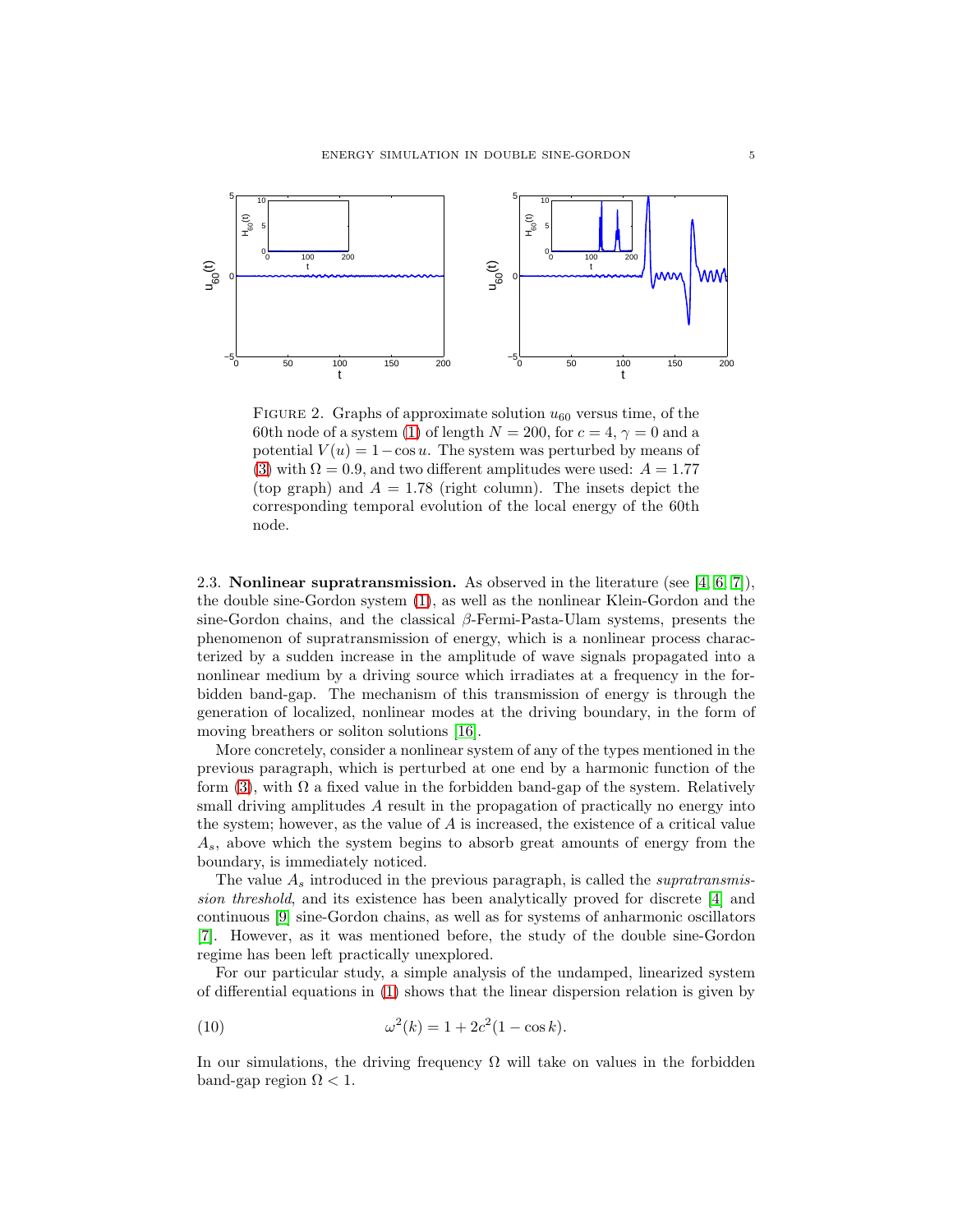

<span id="page-5-2"></span>FIGURE 3. Graphs of approximate solution  $u_{60}$  versus time, of the 60th node of a system [\(1\)](#page-2-0) of length  $N = 200$ , for  $c = 4$ ,  $\gamma = 0$  and a potential given by [\(4\)](#page-2-2). The system was perturbed by means of [\(3\)](#page-2-1) with  $\Omega = 0.9$ , and two different amplitudes were used:  $A = 1.03$ (top graph) and  $A = 1.04$  (right column). The insets depict the corresponding temporal evolution of the local energy of the 60th node.

# 3. Numerical method

<span id="page-5-1"></span><span id="page-5-0"></span>3.1. Finite-difference scheme. Let N be a positive integer, and let T be a positive real number. In order to approximate the solutions of the system  $(1)$  at time  $T$ , we fix a regular partition of the interval  $[0, T]$  of the form  $0 = t_0 < t_1 < \ldots < t_M$ T, of norm  $\Delta t = T/M$ . Additionally, we let  $u_n^k$  be the numerical approximation of the actual value of  $u_n$  at time  $t_k$ , for  $k = 0, 1, \ldots, M$ . Moreover, in order to simplify our notation, we define the temporal differences

(11) 
$$
\delta_t u_n^k = \frac{u_n^{k+1} - u_n^k}{\Delta t},
$$

(12) 
$$
\delta_t^{(1)} u_n^k = \frac{u_n^{k+1} - u_n^{k-1}}{2\Delta t},
$$

(13) 
$$
\delta_t^{(2)} u_n^k = \frac{u_n^{k+1} - 2u_n^k + u_n^{k-1}}{(\Delta t)^2},
$$

for every  $n \in \overline{\mathbb{Z}}_N$  and  $k \in \mathbb{Z}_M$ . Furthermore, for such values of n and k, we employ the temporal average operator

(14) 
$$
\mu_t^{(1)} u_n^k = \frac{1}{2} \left( u_n^{k+1} + u_n^{k-1} \right),
$$

and the discrete derivative of  $V$  with respect to  $u$  and the time average of  $V$  at  $u$ , respectively:

(15) 
$$
\delta_u^{(1)} V(u_n^k) = \frac{V(u_n^{k+1}) - V(u_n^{k-1})}{u_n^{k+1} - u_n^{k-1}},
$$

(16) 
$$
\mu_t V(u_n^k) = \frac{V(u_n^{k+1}) + V(u_n^k)}{2}.
$$

Finally, let

$$
\phi_k = \phi(t_k).
$$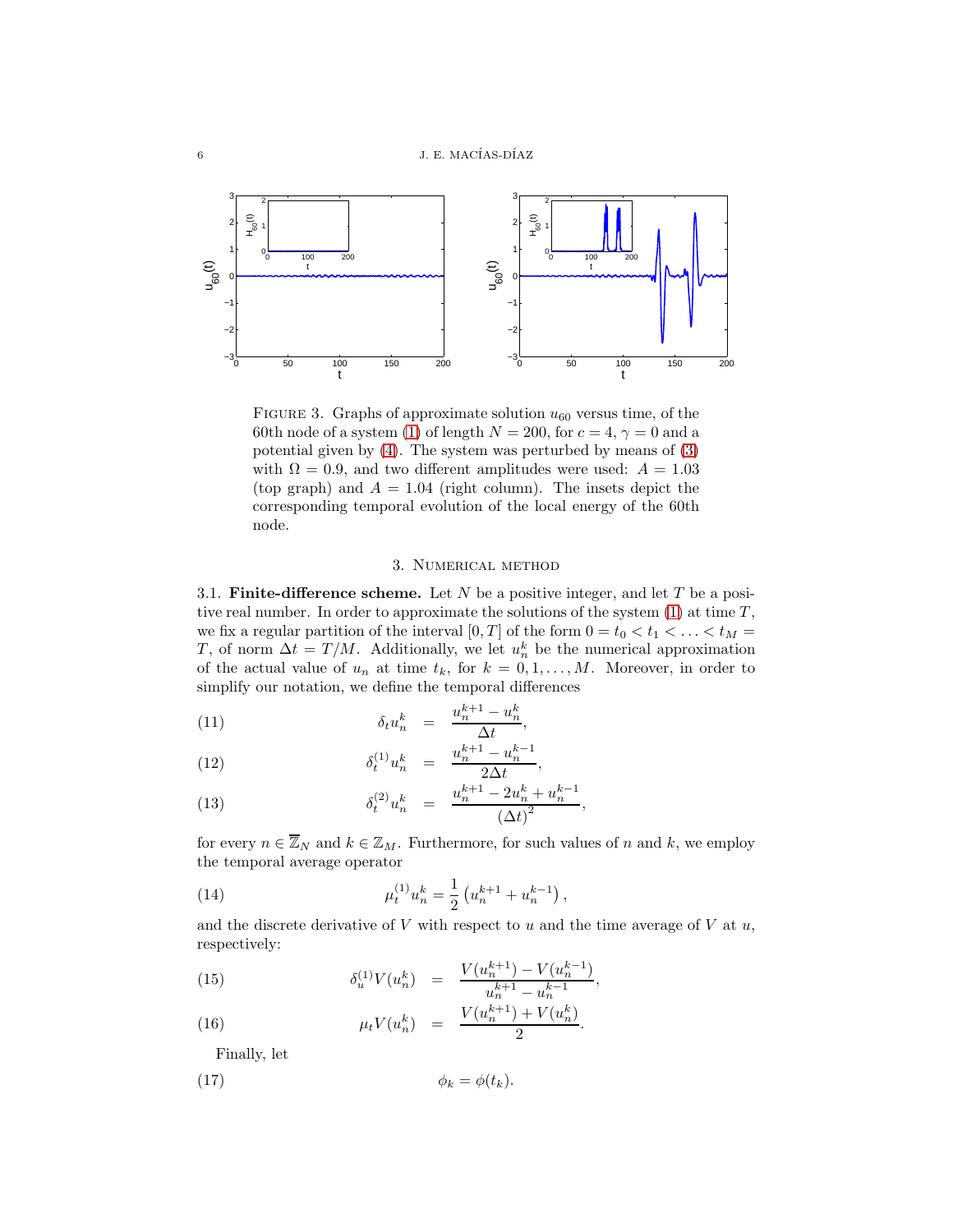

<span id="page-6-3"></span>FIGURE 4. Graphs of approximate solution versus node site  $n$  and time t, of a system [\(1\)](#page-2-0) of length  $N = 200$ , for  $c = 4$ ,  $\gamma = 0$  and a potential given by [\(4\)](#page-2-2). The system was perturbed by means of [\(3\)](#page-2-1), with  $\Omega = 0.9$ , and two different amplitude values:  $A = 1.03$ (left) and  $A = 1.04$  (right).

With these conventions at hand, the numerical method to approximate solutions of [\(1\)](#page-2-0) is summarized as follows:

<span id="page-6-0"></span>(18) 
$$
\begin{cases} \delta_t^{(2)} - \mu_t^{(1)} \delta_x^{(2)} + \gamma \delta_t^{(1)} + \delta_u^{(1)} V \end{cases} \begin{cases} u_n^0 = 0, & \forall n \in \mathbb{Z}_N, \\ u_n^1 = 0, & \forall n \in \mathbb{Z}_N, \\ u_n^1 = 0, & \forall n \in \mathbb{Z}_N, \\ u_0^k = \phi_k, & \forall k \in \mathbb{Z}_M, \\ u_N^k - u_{N-1}^k = 0, & \forall k \in \mathbb{Z}_M. \end{cases}
$$

For convenience, the forward-difference stencil of this method has been depicted in Fig. [1.](#page-3-0)

3.2. Energy scheme. With the same notation as in the previous paragraph, the local energy of the system [\(1\)](#page-2-0) at the nth node and at the kth time step will be approximated by means of the discrete formula

<span id="page-6-1"></span>(19) 
$$
H_n^k = \frac{1}{2} \left[ \left( \delta_t u_n^k \right)^2 + \sum_{j=n-1}^n \sum_{l=k}^{k+1} \frac{\left( \delta_x u_j^l \right)^2}{4} \right] + \mu_t V(u_n^k),
$$

where  $n \in \mathbb{Z}_N$  and  $k \in \mathbb{Z}_M$ . Meanwhile, the total energy of the system at time  $t_k$ is calculated through the expression

<span id="page-6-2"></span>(20) 
$$
E^{k} = \sum_{n \in \mathbb{Z}_N} H_n^{k} + \frac{1}{2} \sum_{l=k}^{k+1} \frac{(\delta_x u_0^{l})^2}{4}.
$$

Before closing this stage of our investigation, it is important to point out that the local energy function  $H_n$  in [\(6\)](#page-3-1) is nonnegative for the case of the double sine-Gordon regime; in addition, its discrete counterpart, namely, Eq. [\(19\)](#page-6-1), is likewise nonnegative. It follows that the total energy of the system [\(1\)](#page-2-0) as given by [\(8\)](#page-3-2), as well as the discrete total energy [\(20\)](#page-6-2) are both nonnegative at any time.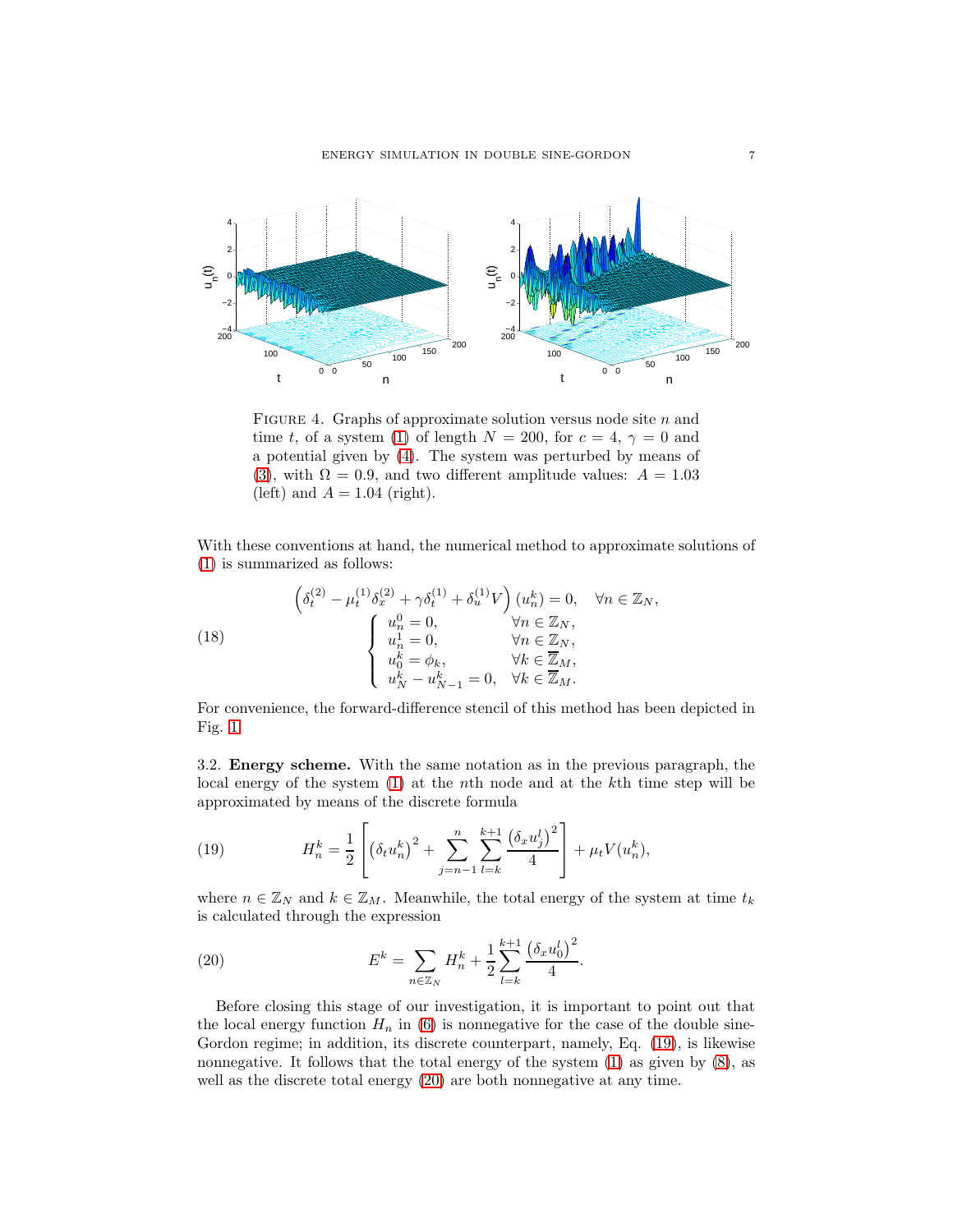

<span id="page-7-0"></span>FIGURE 5. Graphs of approximate local energy versus node site  $n$ and time t, of a system [\(1\)](#page-2-0) of length  $N = 200$ , for  $c = 4$ ,  $\gamma = 0$ and a potential given by [\(4\)](#page-2-2). The system was perturbed by means of [\(3\)](#page-2-1), with  $\Omega = 0.9$ , and two different amplitude values:  $A = 1.03$ (top graph) and  $A = 1.04$  (right column).

3.3. Numerical properties. As mentioned previously, the numerical method prescribed by the expressions [\(18\)](#page-6-0), [\(19\)](#page-6-1) and [\(20\)](#page-6-2) preserves the positivity character of the local and the total energy of the system [\(1\)](#page-2-0). Moreover, the finite-difference schemes presented in [\(18\)](#page-6-0) provide consistent solutions of [\(1\)](#page-2-0) of order the second order in time (see Appendix [A](#page-13-0) for a brief discussion of the consistency of the method).

The fact that the local energy estimate [\(19\)](#page-6-1) is a consistent approximation of the continuous local energy  $(6)$ , and that the discrete total energy  $(20)$ , in turn, is a consistent estimation of the corresponding continuous expression [\(8\)](#page-3-2), is evident. The following result shows that this consistency is also preserved on the grounds of the rate of change of energy with respect to time.

**Proposition 2.** Consider the finite-difference scheme [\(18\)](#page-6-0), with local energy given by [\(19\)](#page-6-1), and total energy [\(20\)](#page-6-2). Then, the discrete rate of change of energy of the method at time  $t_{k-1}$  is given by

<span id="page-7-1"></span>(21) 
$$
\delta_t E^{k-1} = -c \left(\mu_t^{(1)} \delta_x u_0^k\right) \left(\delta_t^{(1)} u_0^k\right) - \gamma \sum_{n \in \mathbb{Z}_N} \left(\delta_t^{(1)} u_n^k\right)^2
$$

Proof. See Appendix [B.](#page-13-1)

3.4. Computational remarks. Clearly, the finite-difference scheme [\(18\)](#page-6-0) is nonlinear and implicit when  $V$  is not a constant function, as it is the case of the double sine-Gordon chain. Thus, in order to approximate the solution of the system [\(1\)](#page-2-0) at time  $t_{k+1}$  when the approximations at times  $t_k$  and  $t_{k-1}$  are at hand, we employ Newton's method for nonlinear systems of equations.

Once, again, let us adopt the conventions of Section [3.1.](#page-5-1) For every  $k \in \mathbb{Z}_M$ , let  $\mathbf{u}^{k} = (u_0^k, u_1^k, \dots, u_N^k)$ , and let  $f_n$  be the left-hand side of the *n*th difference equation of [\(18\)](#page-6-0), that is, let

(22) 
$$
f_n(\mathbf{u}^k) = \left[\delta_t^{(2)} - \mu_t^{(1)}\delta_x^{(2)} + \gamma \delta_t^{(1)} + \delta_u^{(1)}V\right](u_n^k).
$$

$$
\qquad \qquad \Box
$$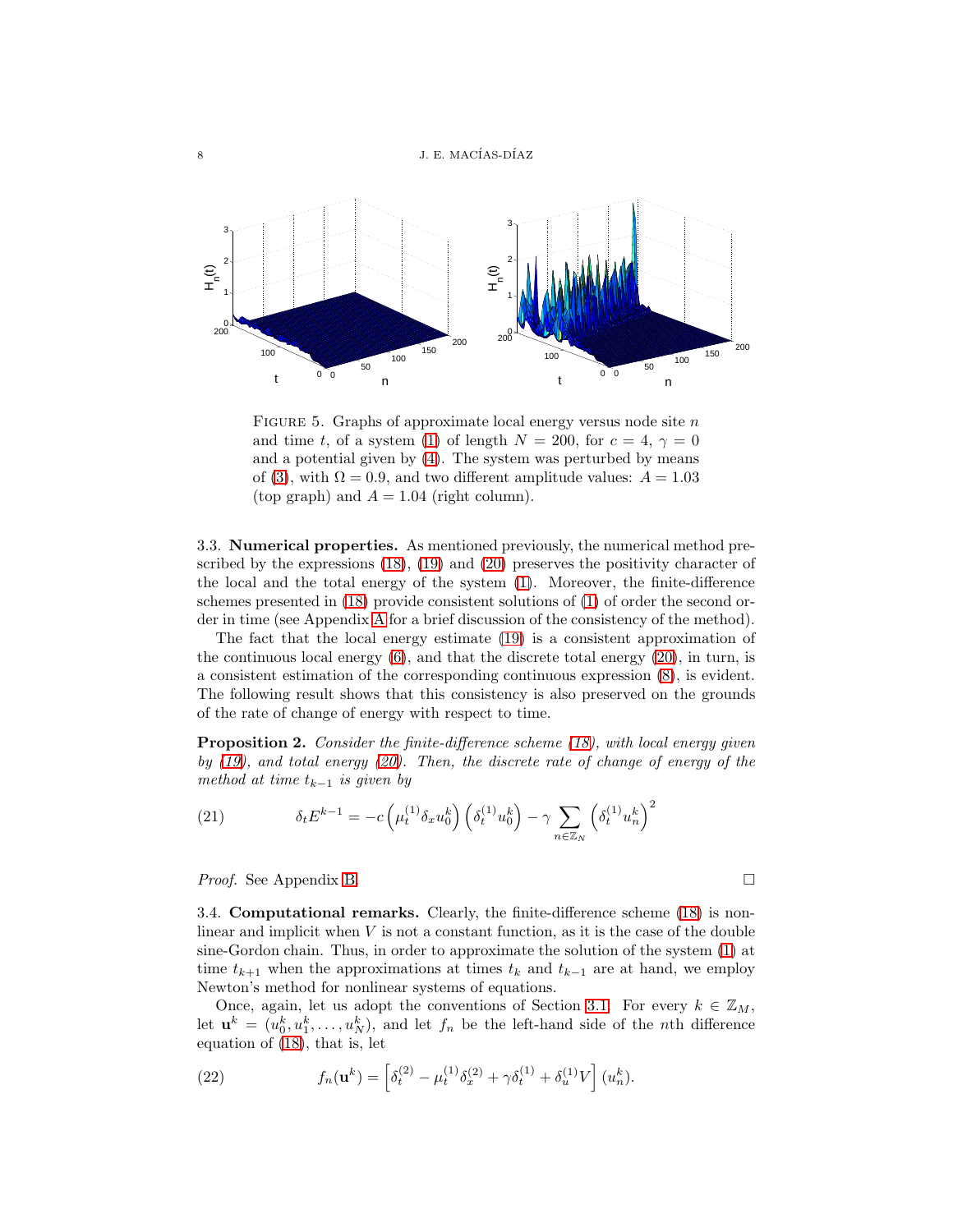

<span id="page-8-2"></span>FIGURE 6. Graph of approximate total energy over the time period [0, 200] of the undamped system [\(1\)](#page-2-0) versus driving amplitude, subject to harmonic driving of the form [\(3\)](#page-2-1) and a potential [\(4\)](#page-2-2). The parameters  $c = 4$ ,  $N = 200$  and  $\Omega = 0.9$  were employed in the simulations.

for every  $n \in \mathbf{Z}_N$ . Additionally, let

(23) 
$$
f_0(\mathbf{u}^k) = u_0^k - \phi_k,
$$

(24) 
$$
f_N(\mathbf{u}^k) = u_N^k - u_{N-1}^k.
$$

Moreover, let  $f = (f_0, f_1, \ldots, f_N)$ . Using a recursive process, assume that the vectors  $\mathbf{u}^{k}$  and  $\mathbf{u}^{k-1}$  have been previously computed. Then

<span id="page-8-1"></span>
$$
\mathbf{u}^{k+1} = \mathbf{u}^k - \mathbf{y},
$$

where **y** is the  $(N + 1)$ -dimensional vector which satisfies the matrix equation

<span id="page-8-0"></span>(26) 
$$
J(\mathbf{u}^k)\mathbf{y} = -\mathbf{f}(\mathbf{u}^k).
$$

Evidently, the  $(N + 1) \times (N + 1)$  matrix J is the Jacobian matrix of f, which is given by

(27) 
$$
J(\mathbf{u}^{k}) = \begin{pmatrix} 1 & 0 & 0 & 0 & \cdots & 0 & 0 & 0 \\ a & d_{1} & a & 0 & \cdots & 0 & 0 & 0 \\ 0 & a & d_{2} & a & \cdots & 0 & 0 & 0 \\ \vdots & \vdots & \vdots & \vdots & \ddots & \vdots & \vdots & \vdots \\ 0 & 0 & 0 & 0 & \cdots & a & d_{N-1} & a \\ 0 & 0 & 0 & 0 & \cdots & 0 & -1 & 1 \end{pmatrix},
$$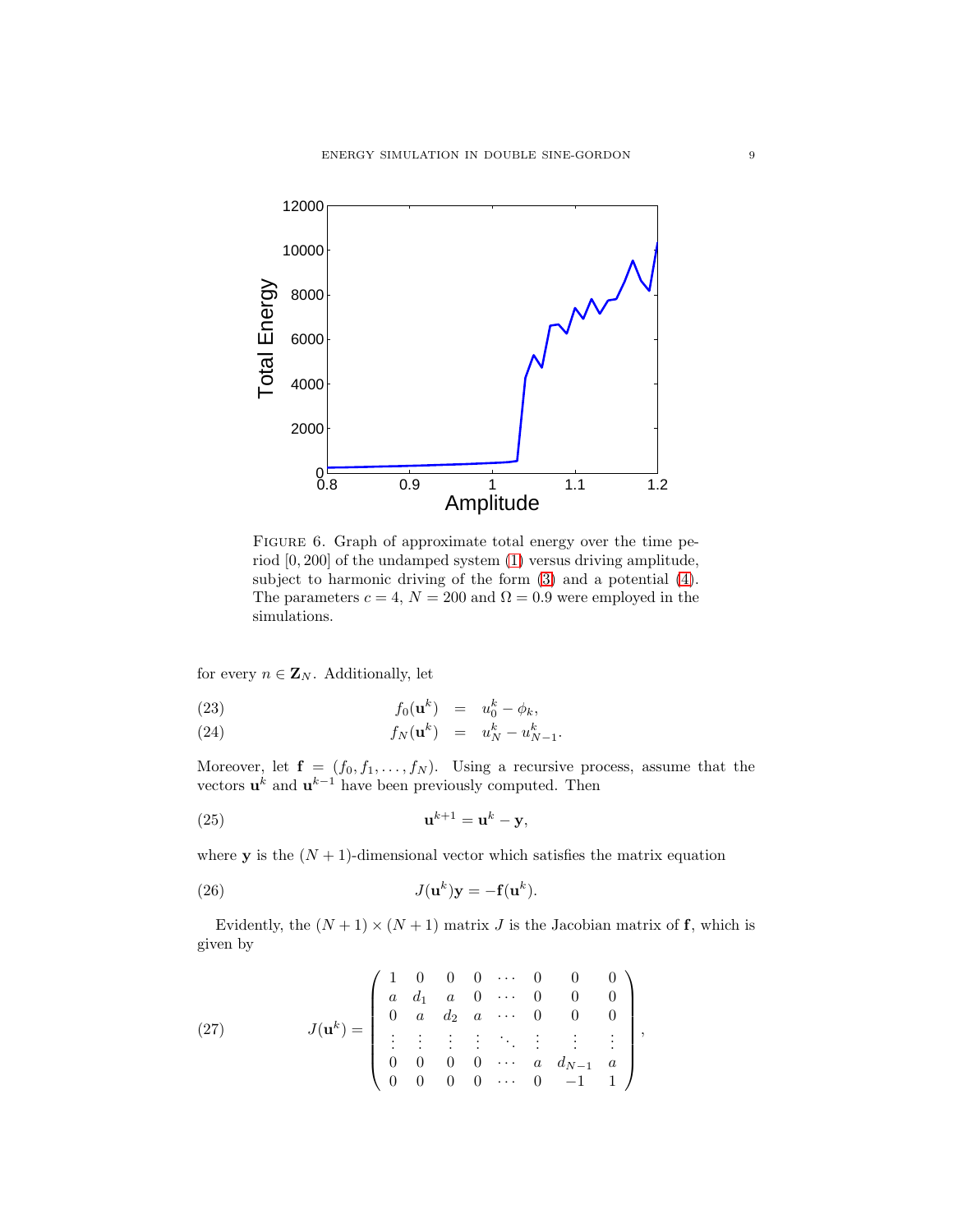10 J. E. MACÍAS-DÍAZ



<span id="page-9-1"></span>FIGURE 7. Graph of approximate total energy over the time period [0, 200] of the undamped system [\(1\)](#page-2-0) versus driving amplitude and driving frequency (left), subject to harmonic driving of the form [\(3\)](#page-2-1) and a potential [\(4\)](#page-2-2). The parameters  $c = 4$  and  $N = 200$  were employed in the simulations. The left graph is the checkboard plot of the top one.

where

(28) 
$$
a = -\frac{c^2}{2},
$$
  
\n(29) 
$$
d_n = \frac{1}{(\Delta t)^2} + c^2 + \frac{\gamma}{2\Delta t} + \frac{(u_n^{k+1} - u_n^{k-1}) V'(u_n^{k+1}) + V(u_n^{k-1}) - V(u_n^{k+1})}{(u_n^{k+1} - u_n^{k-1})^2},
$$

for every  $n \in \mathbb{Z}_N$ . The tridiagonal system [\(26\)](#page-8-0) is solved then employing Crout's reduction technique with pivoting [\[17\]](#page-15-3).

Of course, for our simulations, Newton's method requires of a stopping criterion in order to approximate the vector  $\mathbf{u}^{k+1}$  in Eq. [\(25\)](#page-8-1). Particularly, in this work, this criterion is given by the condition  $||y||_2 < \epsilon$ , where the tolerance parameter  $\epsilon$ is equal to  $1 \times 10^{-4}$ , and  $\|\cdot\|_2$  is the classical Euclidean norm in  $\mathbb{R}^{N+1}$ .

## 4. Simulations

<span id="page-9-0"></span>Throughout this section, we consider a system governed by [\(1\)](#page-2-0), where the driving function assumes the sinusoidal form [\(3\)](#page-2-1). In order to avoid the creation of shock waves produced by the sudden movement of the driving boundary at the initial time, we linearly increase the driving amplitude from zero to its actual value A during a finite period of time  $T_0$ . Particularly, in the simulations performed in this study, we fix  $T_0 = 50$ .

4.1. Sine-Gordon chain. As a means to verify the validity of our method, we consider, first of all, a discrete chain of harmonic oscillators coupled through identical springs, in which case, the governing equations are given by  $(1)$ , with  $V(u)$  =  $1 - \cos u$ . Moreover, assume that the system under study is undamped, let  $c = 4$ ,  $N = 200$  and fix a driving frequency of 0.9. According to [\[4\]](#page-14-3), the supratransmission threshold of the system occurs around the critical value  $A_s = 1.78$ .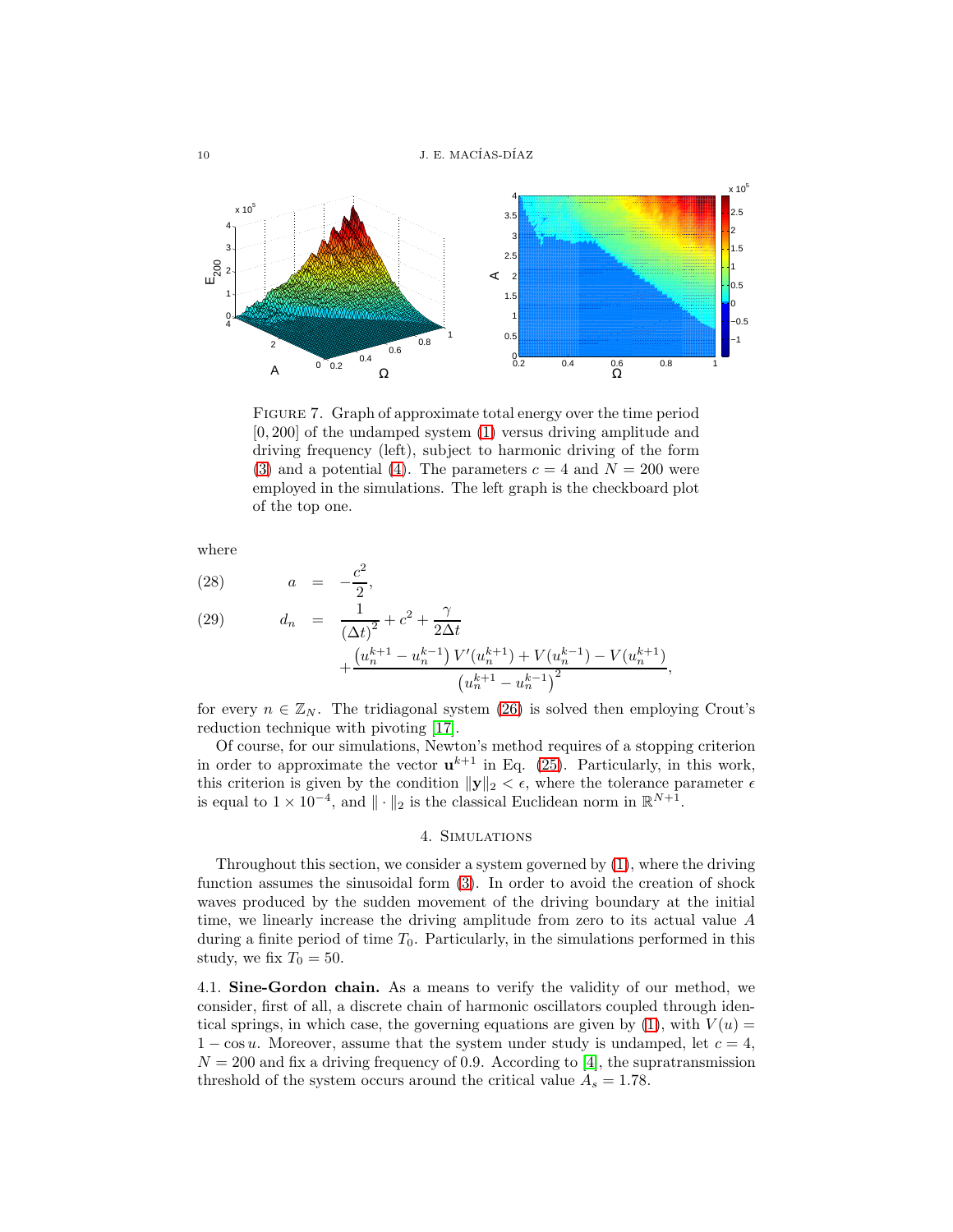

<span id="page-10-0"></span>FIGURE 8. Graph of approximate driving amplitude  $A_s$  above which supratransmission occurs in the undamped system  $(1)$  versus driving frequency  $\Omega$ , subject to harmonic driving of the form [\(3\)](#page-2-1) and a potential [\(4\)](#page-2-2). The parameters  $c = 4$  and  $N = 200$  were employed in the simulations.

From a computational perspective, we let  $\Delta t = 0.05$ , and compute approximations to the actual solution of the initial-boundary-value probme [\(1\)](#page-2-0) and the corresponding local energy, over a time interval of length  $T = 200$ . Under these circumstances, Fig. [2](#page-4-0) presents the temporal evolution of the solution and the local energy of the 60th node of the system for two values of the driving amplitude:  $A = 1.77$  (top graph) and  $A = 1.78$  (below graph). The results show a drastic change in the qualitative behavior of solutions around the proposed critical amplitude  $A_s$ . These results are clearly in agreement with [\[4\]](#page-14-3), and they are considered as evidence in favor of both the validity of our method and the existence of supratransmission in the sine-Gordon chain.

4.2. Double sine-Gordon chain. As mentioned before, the study of the phenomenon of nonlinear supratransmission of energy in the double sine-Gordon chain is a topic of interest that has been left aside. In this section, however, we proceed to compute bifurcation diagrams similar those constructed to predict the process of supratransmission in discrete sine-Gordon and Klein-Gordon systems (see [\[4,](#page-14-3) [6\]](#page-14-5)). So, as in the previous stage of our investigation, we consider an undamped system governed by [\(1\)](#page-2-0), with parameters  $c = 4$ ,  $N = 200$ ,  $T = 200$ ,  $\Omega = 0.9$ , and potential given by [\(4\)](#page-2-2). Computationally, let  $\Delta t = 0.05$ .

With these considerations, Fig. [3](#page-5-2) presents the time-dependent graphs of the solution and the local energy of the 60th node of the system, for two different values of the driving amplitude, namely,  $A = 1.03$  (top graph) and  $A = 1.04$ (bottom graph). As in the case of the discrete sine-Gordon system, we observe a drastic qualitative difference in the behavior of the solution and the local energy of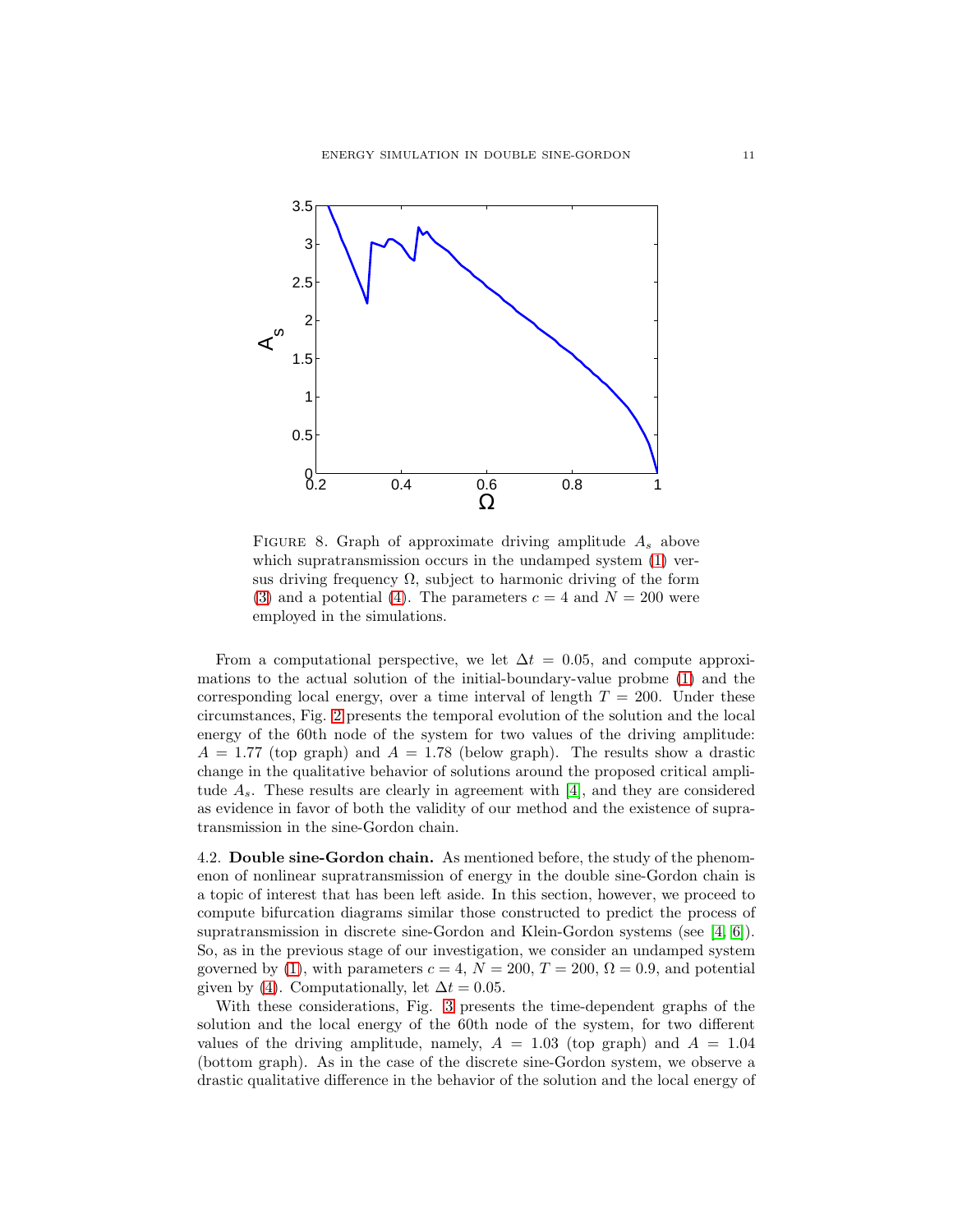

<span id="page-11-0"></span>FIGURE 9. Graph of approximate total energy over the time period [0, 200] of the system [\(1\)](#page-2-0) versus driving amplitude, subject to harmonic driving of the form [\(3\)](#page-2-1) and a potential [\(4\)](#page-2-2). The parameters  $c = 4$ ,  $N = 200$  and  $\Omega = 0.9$  were employed in the simulations, with four different values of the damping coefficient:  $\gamma = 0$  (solid),  $\gamma = 0.01$  (dashed),  $\gamma = 0.02$  (dash-dotted),  $\gamma = 0.03$  (dotted).

the 60th node, around the critical value  $A_s = 1.04$ . Indeed, this observation is in agreement with the available literature [\[6\]](#page-14-5).

Fig. [4](#page-6-3) presents the solution of the system studied in the previous paragraph, with respect to node site n and time t, where  $t \in [0, 200]$ . The graphs of the solutions clearly change drastically for the two driving amplitudes considered: for  $A = 1.03$ , the boundary obviously does not propagate wave signals into the system; on the contrary, the graph corresponding to  $A = 1.04$  shows transmission of energy into the medium. This observation is verified in Fig. [5,](#page-7-0) which presents the corresponding graphs of local energy for the two amplitudes considered. Evidently, the qualitative observations done in the domain of the solutions carry over to the domain of the local energy of the system.

For the next step in our discussion, we define the total energy of the system [\(1\)](#page-2-0) over the time interval  $[0, T]$  as

(30) 
$$
E_T = \int_0^T E(t)dt,
$$

where  $E(t)$  is the total energy of the system at time t, given by expression [\(8\)](#page-3-2). Clearly,  $E_T$  is consistently approximated by means of the formula

(31) 
$$
E'_T = \sum_{k=1}^{M-1} E^k \Delta t,
$$

where each  $E^k$  is given by [\(20\)](#page-6-2).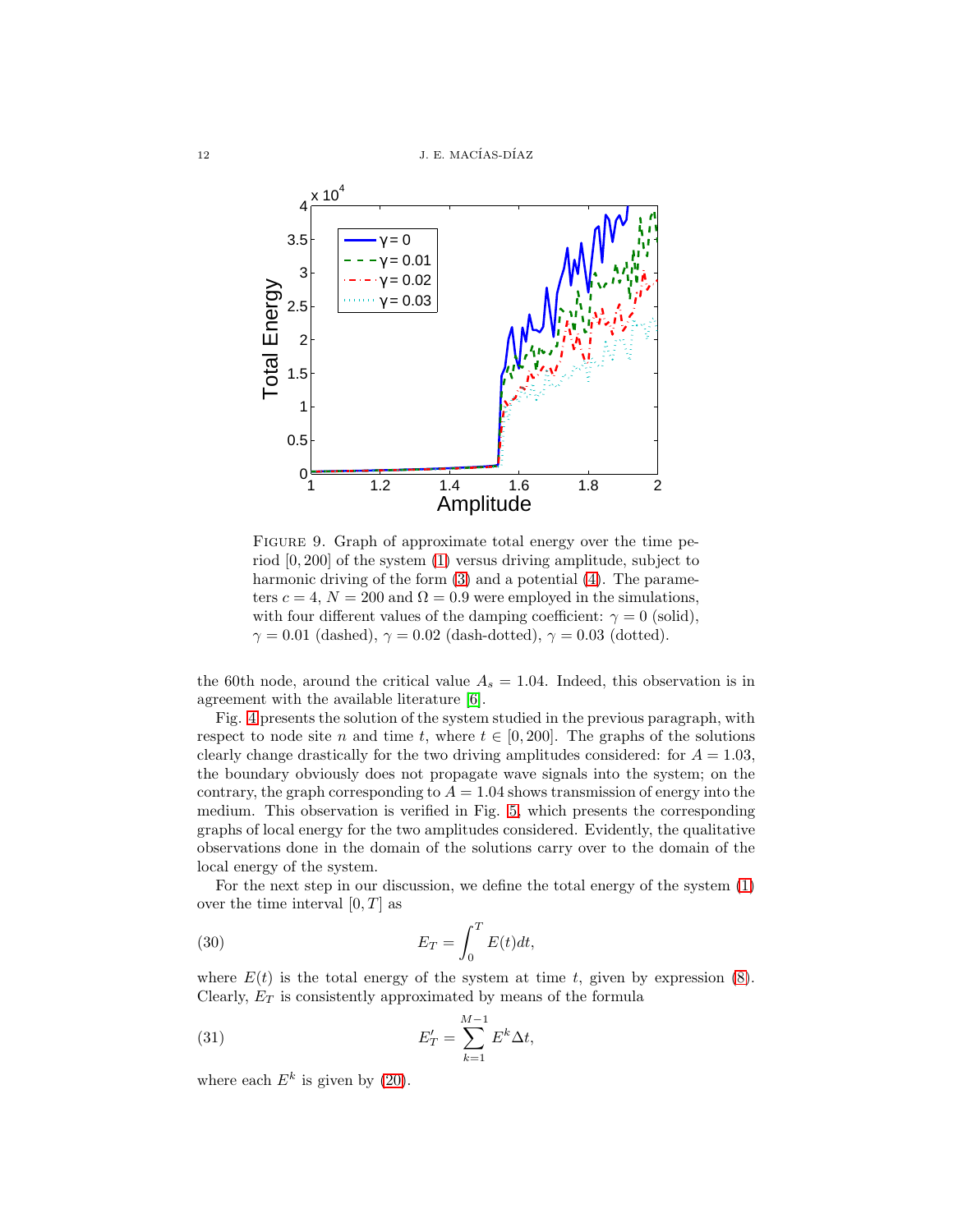With this notation, Fig. [6](#page-8-2) presents the total energy over the temporal interval  $[0, 200]$ , of a system  $(1)$  with the same parameters as above, when the driving amplitude takes on values in the interval [0.8, 1.3]. The graph evidently shows the drastic change in the behavior of the total energy of the system before and after the amplitude value 1.04. With this strong evidence of the existence of supratransmission in the double sine-Gordon chain, the critical value  $A_s = 1.04$  is immediately identified as the nonlinear supratransmission threshold for  $\Omega = 0.9$ . Obviously, these results are in perfect agreement with [\[6\]](#page-14-5).

We have performed similar simulations for several values of  $\Omega$  in the interval  $[0.2, 1]$ , and values of A in  $[0, 4]$ , and we have obtained qualitatively identical results. Indeed, Fig. [7](#page-9-1) summarizes our findings, in the form of a graph of total energy over the period of time [0, 200], versus driving frequency and driving amplitude. Clearly, for every such driving frequency, there exists a smallest driving amplitude  $A_s$  above which the system begins to absorb energy from the boundary. From here, a graph of  $A<sub>s</sub>$  versus driving frequency is obtained and presented as Fig. [8.](#page-10-0) It is worth noticing that the results are in qualitative agreement with those obtained for sine-Gordon chains [\[4,](#page-14-3) [6\]](#page-14-5).

Finally, it must be mentioned that the numerical method employed in this work is also useful in order to establish the effects of damping in a discrete double sine-Gordon chain governed by [\(1\)](#page-2-0). Indeed, consider a system consisting of  $N = 200$ nodes coupled through [\(1\)](#page-2-0), with  $c = 4$ , harmonically perturbed by the driving function [\(3\)](#page-2-1) with  $\Omega = 0.8$ , over an interval of time [0, 200], where the potential function V is given by [\(4\)](#page-2-2). Fig. [9](#page-11-0) presents the effect of the driving amplitude  $A$ on the total energy of the system, for values of A in the interval  $[1, 2]$ , and three different values of the damping coefficient, namely,  $\gamma = 0, \gamma = 0.01, \gamma = 0.02$  and  $\gamma = 0.03$ . The results show the expected decrease in the total energy of the system as  $\gamma$  is increased and, moreover, they show that the supratransmission threshold is slightly delayed with the presence of damping.

# 5. Conclusions

In this work, we have employed a numerical method in the study of the occurrence of the process of nonlinear supratransmission in a discrete chain of oscillators coupled with identical springs. The method proposed is consistent of order  $\mathcal{O}((\Delta t)^2)$ , and it is associated to a discrete scheme to approximate the local energy of the chain, as well as a scheme for the total energy of the system. Both energy schemes consistently approximate their continuous counterparts, and the method has the property that the discrete rate of change of energy also approximates the corresponding continuous rate of change.

The method was qualitatively tested against known approximations to the occurrence of the phenomenon of nonlinear supratransmission in discrete sine-Gordon and double sine-Gordon chains. The simulations obtained with our method are indeed in excellent agreement with the results available in the literature. Moreover, the method was employed in the construction of a bifurcation diagram of smallest driving amplitude at which supratransmission starts in the undamped system, versus driving frequency. The graph is actually in qualitative agreement with those found in the literature for discrete sine-Gordon and Klein-Gordon chains, which are systems with the same forbidden band-gap region. Moreover, when damping is present, our simulations show that the process of supratransmission is still present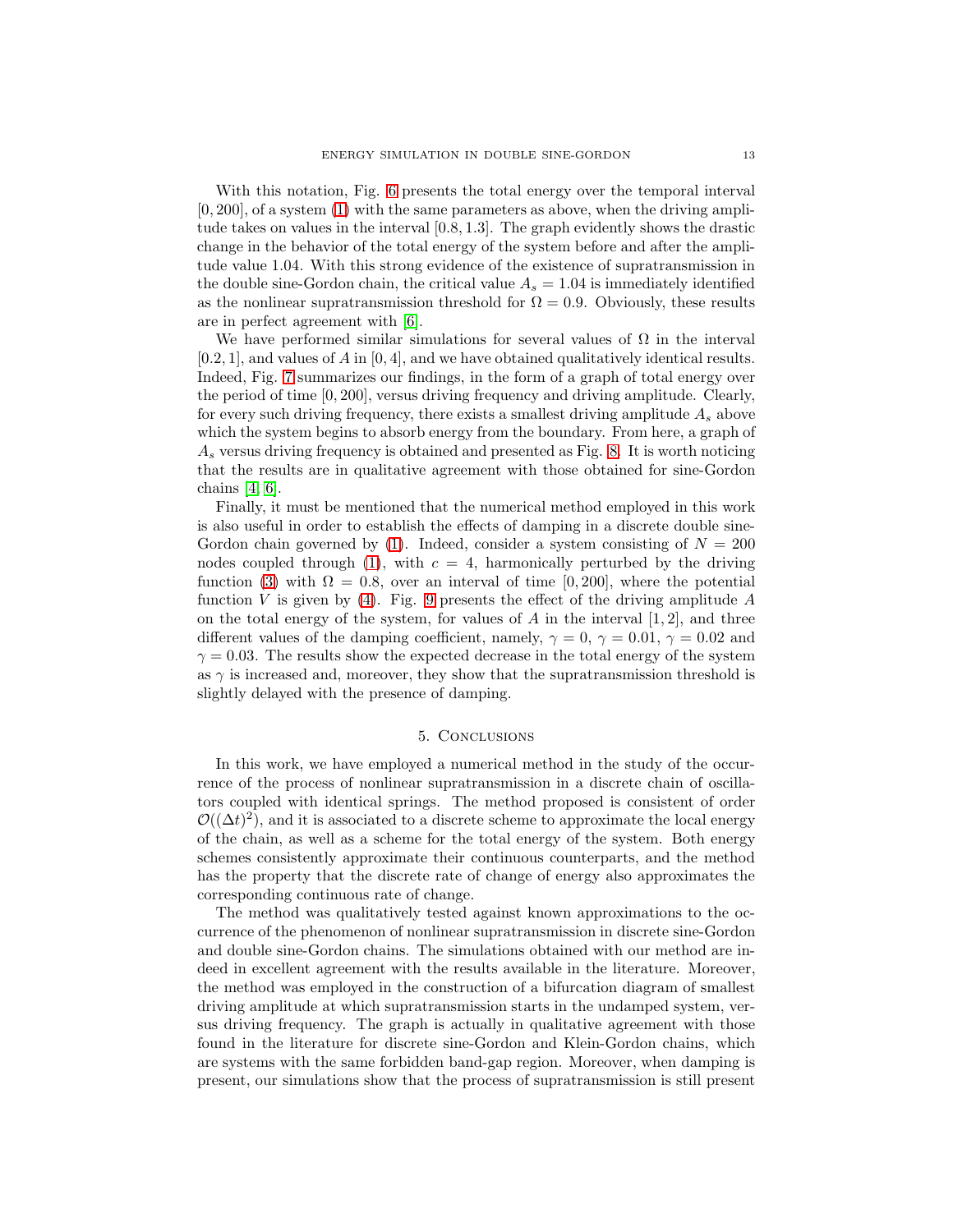in the system under investigation, and that the appearance of the critical amplitude value is delayed as the damping coefficient increases.

Of course, many avenues of research still remain open. Thus, from a practical point of view, it is important to provide applications of the results presented in this work. More concretely, following [\[9\]](#page-14-8), it is interesting to propose applications of the process of nonlinear supratransmission to the design of amplifiers of weak signals, or to the fabrication of detectors of ultra weak pulses, as it has been done for the Klein-Gordon equation [\[5,](#page-14-4) [9\]](#page-14-8).

Acknowledgments. The author would like to acknowledge the enlightening comments of the anonymous reviewers, which led to improve the overall quality of the final version of this manuscript. Also, he would like to thank Dr. F. J. Alvarez ´ Rodríguez, dean of the Faculty of Sciences at the Universidad Autónoma de Aguascalientes, and Dr. F. J. Avelar Gonz´alez, Director of the Office for Graduate Studies and Research of the same university, for uninterestedly providing the computational resources to produce this article. This work presents the final results of project PIM08-1 at this university.

# Appendix A. Consistency study

<span id="page-13-0"></span>A brief consistency analysis of the finite-difference schemes [\(18\)](#page-6-0) reveals that the numerical method proposed in this work is consistent of order  $\mathcal{O}((\Delta t)^2)$ . In fact, observe that

(32) 
$$
\delta_t^{(1)} u_n^k \approx \frac{du_n}{dt}(t_k) + \frac{(\Delta t)^2}{12} \frac{d^3 u_n}{dt^3}(t_k),
$$

(33) 
$$
\delta_t^{(2)} u_n^k \approx \frac{d^2 u_n}{dt^2} (t_k) + \frac{(\Delta t)^2}{12} \frac{d^4 u_n}{dt^4} (t_k),
$$

for every  $n \in \mathbb{Z}_N$  and every  $k \in \mathbb{Z}_M$ . Moreover,

<span id="page-13-1"></span>(34) 
$$
\mu_t^{(1)} \delta_x^{(2)} u_n^k \approx \delta_x^{(2)} u_n^k + \frac{(\Delta t)^2}{2} \delta_x^{(2)} \frac{d^2 u_n}{dt^2}.
$$

# Appendix B. Energy consistency

For the sake of simplification, we introduce the following notation, for every  $n \in \mathbb{Z}_N$  and  $k \in \mathbb{Z}_M$ :

(35) 
$$
\mu_x u_n^k = \frac{1}{2} (u_{n+1}^k + u_n^k),
$$

(36) 
$$
t^{k} = \frac{1}{4} \sum_{l=k}^{k+1} \frac{(\delta_{x} u_{0}^{l})^{2}}{2},
$$

(37) 
$$
h_n^k = \frac{1}{2} \sum_{j=n-1}^n \sum_{l=k}^{k+1} \frac{(\delta_x u_j^l)^2}{4}.
$$

Clearly, the term  $\iota^k$  is identified with the *independent term* (the term which is not prescribed by the summation over all  $n \in \mathbb{Z}_N$  to the right-hand side of Eq. [\(20\)](#page-6-2).

Proof of Proposition [2.](#page-7-1) It is easy to check that the following identities are valid for every  $n \in \mathbb{Z}_N$  and  $k \in \mathbb{Z}_M$ :

(38) 
$$
\frac{1}{2} \left( \delta_t u_n^k \right)^2 - \frac{1}{2} \left( \delta_t u_n^{k-1} \right)^2 = \left( \delta_t^{(2)} u_n^k \right) \left( \delta_t^{(1)} u_n^k \right) \Delta t,
$$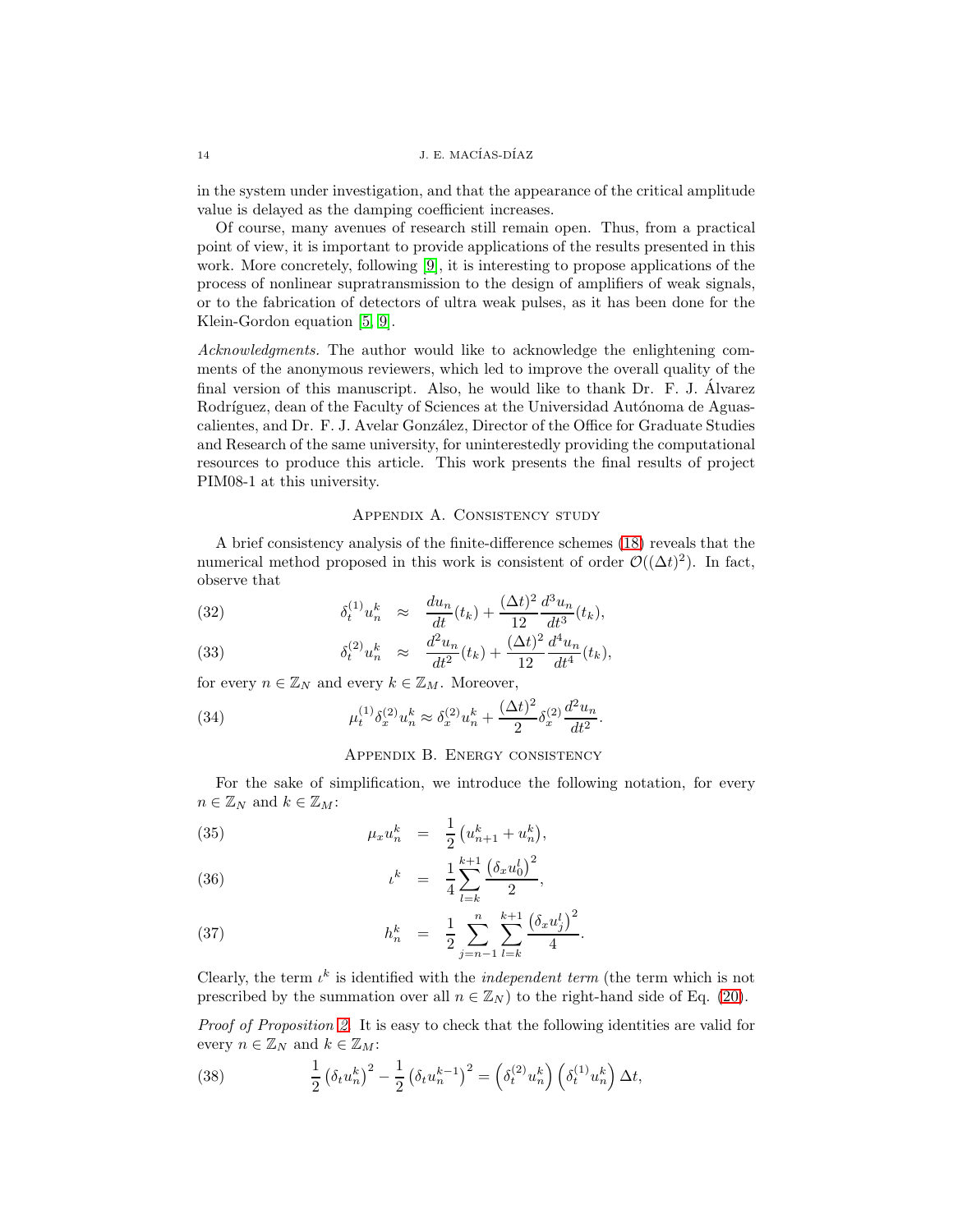(39) 
$$
\mu_t V(u_n^k) - \mu_t V(u_n^{k-1}) = \left(\delta_u^{(1)} V(u_n^k)\right) \left(\delta_t^{(1)} u_n^k\right) \Delta t.
$$

It is a tedious algebraic task (though relatively easy) to verify that the following equalities hold, for every  $n \in \mathbb{Z}_N$  and  $k \in \mathbb{Z}_M$ :

.

(40) 
$$
\delta_t h_n^{k-1} = -\frac{1}{2} \left( \delta_t^{(1)} u_n^k \right) \left( \mu_t^{(1)} \delta_x^{(2)} u_n^k \right) + \frac{c}{2} \left( \delta_t^{(1)} u_{n+1}^k \right) \left( \mu_t^{(1)} \delta_x u_n^k \right) - \frac{c}{2} \left( \delta_t^{(1)} u_{n-1}^k \right) \left( \mu_t^{(1)} \delta_x u_{n-1}^k \right)
$$

As a consequence,

(41)  

$$
\sum_{n \in \mathbb{Z}_N} \delta_t H_n^{k-1} = \sum_{\substack{n \in \mathbb{Z}_N \\ \left(\delta_t^{(1)} u_n^k\right) \end{cases}} \left\{ \begin{bmatrix} \delta_t^{(2)} - \mu_t^{(1)} \delta_x^{(2)} + \delta_u^{(1)} V \end{bmatrix} (u_n^k) \cdot \right. \\ = -\gamma \sum_{n \in \mathbb{Z}_N} \left( \delta_t^{(1)} u_n^k \right)^2 - c \left( \mu_x \delta_t^{(1)} u_0^k \right)^2 - c \left( \mu_x \delta_t^{(1)} u_0^k \right) \left( \mu_t^{(1)} \delta_x u_0^k \right).
$$

Moreover,

(42) 
$$
\delta_t t^{k-1} = \frac{1}{2} \left( \delta_t^{(1)} \delta_x u_0^k \right) \left( \mu_t^{(1)} \delta_x u_0^k \right).
$$

The conclusion of Proposition [2](#page-7-1) is now reached by computing  $\delta_t E^{k-1}$  and simplifying.  $\Box$ 

### **REFERENCES**

- <span id="page-14-1"></span><span id="page-14-0"></span>[1] M. Remoissenet, Waves Called Solitons, 3rd Edition, Springer-Verlag, New York, 1999.
- [2] P. S. Lomdahl, O. H. Soerensen, P. L. Christiansen, Soliton excitations in Josephson tunnel junctions, Phys. Rev. B 25 (9) (1982) 5737–5748.
- <span id="page-14-2"></span>[3] V. G. Makhankov, A. R. Bishop, D. D. Holm (Eds.), Nonlinear Evolution Equations and Dynamical Systems Needs '94; Los Alamos, NM, USA 11-18 September '94: 10th International Workshop, 1st Edition, World Scientific Pub. Co. Inc., Singapore, 1995.
- <span id="page-14-3"></span>[4] F. Geniet, J. Leon, Energy transmission in the forbidden band gap of a nonlinear chain, Phys. Rev. Lett. 89 (2002) 134102.
- <span id="page-14-4"></span>[5] D. Chevriaux, R. Khomeriki, J. Leon, Theory of a Josephson junction parallel array detector sensitive to very weak signals, Phys. Rev. B 73 (2006) 214516.
- <span id="page-14-6"></span><span id="page-14-5"></span>[6] F. Geniet, J. Leon, Nonlinear supratransmission, J. Phys.: Condens. Matter 15 (2003) 2933– 2949.
- [7] R. Khomeriki, S. Lepri, S. Ruffo, Nonlinear supratransmission and bistability in the Fermi-Pasta-Ulam model, Phys. Rev. E 70 (2004) 066626.
- <span id="page-14-7"></span>[8] S. A. Leon, J., Gap soliton formation by nonlinear supratransmission in Bragg media, Phys. Lett. A 327 (2004) 474–480.
- <span id="page-14-9"></span><span id="page-14-8"></span>[9] R. Khomeriki, L. J., Bistability in sine-Gordon: The ideal switch, Phys. Rev. E 71 (2005) 056620.
- [10] A. Ravi Kanth, K. Aruna, Differential transform method for solving the linear and nonlinear Klein–Gordon equation, Computer Physics Communications 180 (5) (2009) 708–711.
- <span id="page-14-10"></span>[11] Z. Wang, Discrete tanh method for nonlinear difference-differential equations, Computer Physics Communications 180 (7) (2009) 1104–1108.
- <span id="page-14-11"></span>[12] M. Dehghan, A. Ghesmati, Numerical simulation of two-dimensional sine-Gordon solitons via a local weak meshless technique based on the radial point interpolation method (RPIM), Computer Physics Communications 181 (4) (2010) 772–786.
- <span id="page-14-12"></span>[13] A. Aydın, B. Karasözen, Symplectic and multi-symplectic methods for coupled nonlinear Schrödinger equations with periodic solutions, Computer Physics Communications 177 (7) (2007) 566–583.